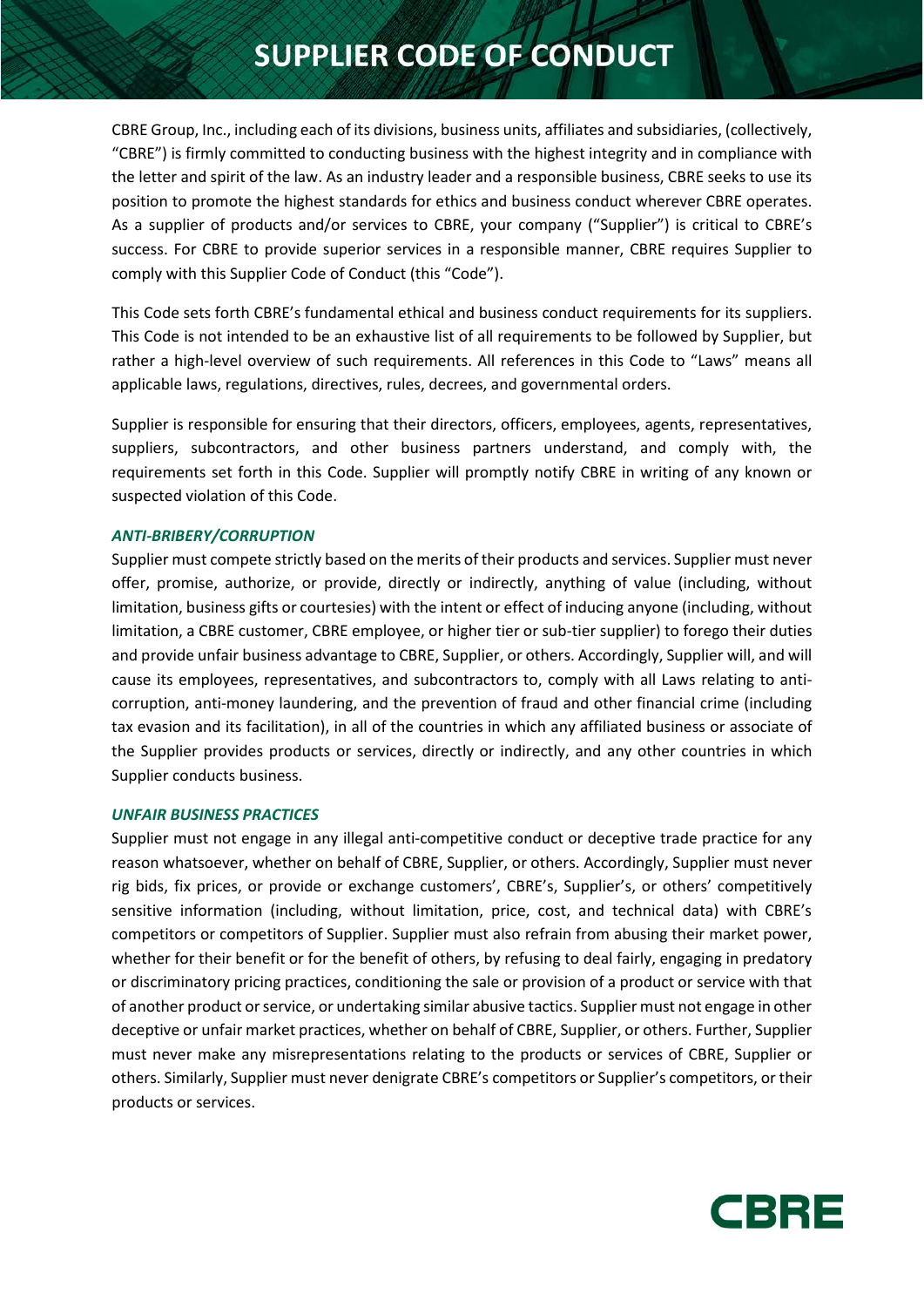# **SUPPLIER CODE OF CONDUCT**

# *INFORMATION SECURITY AND RECORDS MAINTENANCE*

Supplier must properly protect the confidential, proprietary and personal information it handles or otherwise processes by implementing appropriate technical and organizational measures to ensure a level of security appropriate to the risk, including, without limitation, the risk of accidental or unlawful destruction, loss, alteration, unauthorised disclosure of, or access to such information (a "Data Breach"). Supplier must only engage other suppliers and subcontractors who ensure the same level of technical and organizational security.

Supplier must, without undue delay, notify CBRE if it reasonably suspects a Data Breach of any information handled or otherwise processed by Supplier on behalf of CBRE or CBRE's clients or customers, regardless of Supplier's assessment of the impact or risk of such breach. Supplier must make available to CBRE, its clients or customers, all information reasonably requested to assist in the investigation and remediation of such breach and ensure compliance with all obligations under applicable law.

Suppliers are expected to create and maintain complete and accurate records to ensure accountability, and not alter or omit any record to conceal or misrepresent the information, event or transaction documented. Records must be retained and deleted in accordance with applicable law.

# *DATA PRIVACY*

Supplier must comply with all applicable data protection, privacy and information security laws and regulations (collectively, "Data Protection Laws") including, without limitation, such laws pertaining to CBRE customers, CBRE employees or other suppliers, and shall not render any service in a manner that causes CBRE to violate applicable Data Protection Laws.

Supplier must promptly notify CBRE if Supplier has reason to believe that laws or regulations applicable to Supplier in the countries in which it operates or renders services (whether existing or as a result of changes to existing law) either prevent Supplier from, or likely have a substantial adverse effect on Supplier complying with, applicable Data Protection Laws or the terms of Supplier's contract with CBRE.

#### *CONFLICT OF INTEREST*

Supplier must avoid all conflicts of interest or situations giving the appearance of a conflict of interest when doing business with CBRE. Supplier must promptly report to CBRE any instances involving actual or apparent conflicts of interest between Supplier's interest and those of CBRE, such as a direct personal or financial interest in a business decision or vendor selection. Likewise, Supplier shall not, without prior written notification thereof to CBRE, enter into any business relationship with any director, employee, or representative of CBRE that may create a conflict with their fiduciary obligations to, or the interests of, CBRE.

# *LABOR*

Supplier must follow all applicable Laws in the countries in which it operates, and be committed to the value of, and respect for, all people. Supplier is responsible for respecting human rights in its operations and will comply with the standards set forth in the United Nations Universal Declaration of Human Rights. The standards set forth in this Code apply to all workers, including, without

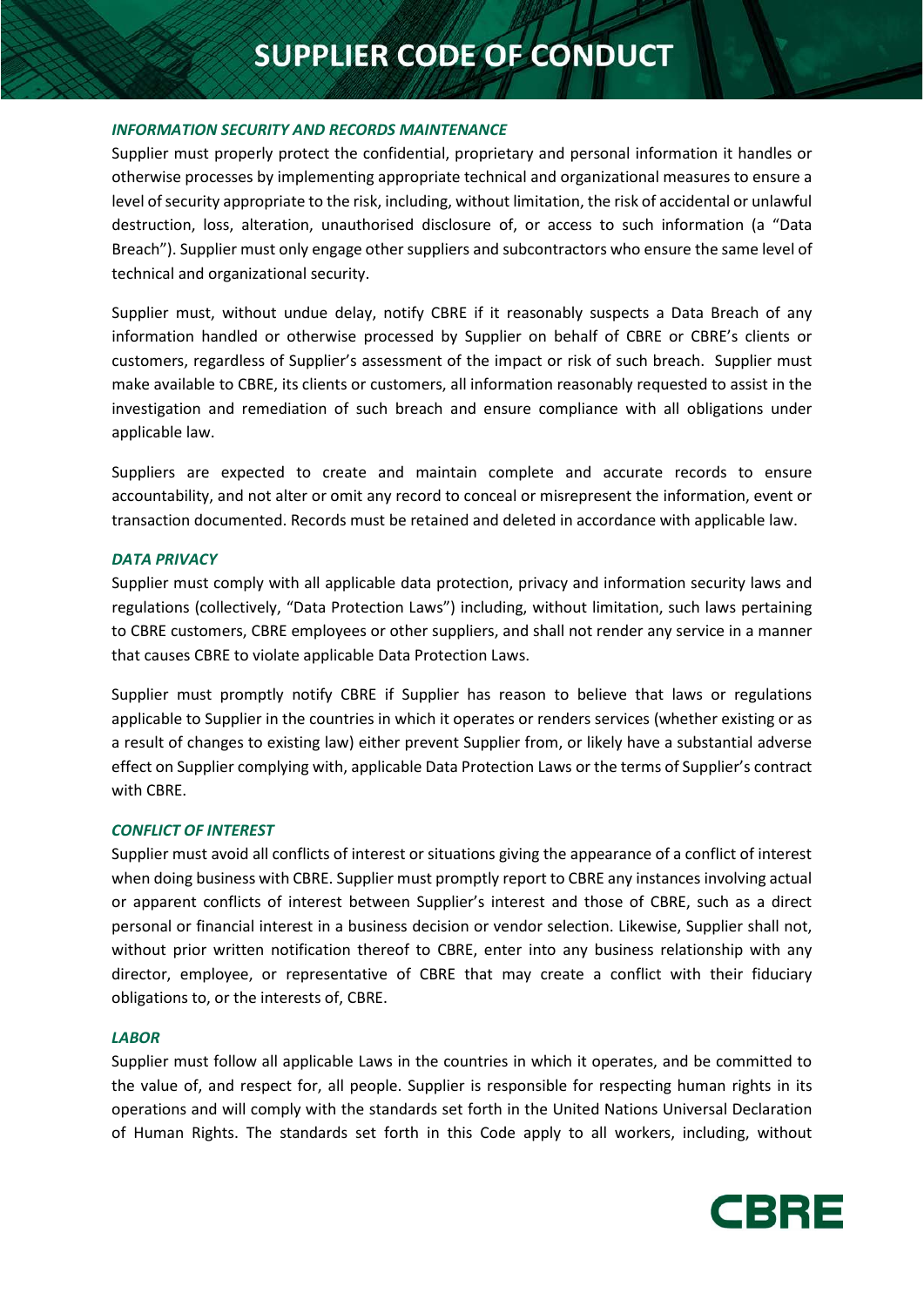limitation, temporary, migrant, student, contract, direct employees, and any other type of worker of Supplier. The applicable labor standards are:

1. **Child Labor**. Supplier will not engage in or condone the unlawful employment or exploitation of children in the workplace. Supplier will be committed to combating the exploitation of children, and therefore prohibit any use of child labor with any vendor, supplier or other third-party arrangements. Supplier will work to raise awareness internally of such exploitation and cooperate with law enforcement authorities to address any such instances of which Supplier becomes aware.

2. **Human Trafficking, Slavery and the Right to Voluntary Labor**. Supplier will respect the free choice of all persons and strictly prohibit forced or compulsory labor for any employees. Supplier will not do business with, tolerate, or associate with organizations or entities that condone or are engaged in the practice of coercing or imposing work with little or no freedom of choice. Supplier will comply with the UN Guiding Principles on Business and Human Rights and will work to raise awareness within its employee population of Supplier's responsibility to protect human rights. Supplier will cooperate with law enforcement to address such instances that come to the attention of Supplier.

3. **Freedom Against Prejudice and Discrimination**. CBRE expects the highest standards of, and Supplier will proactively invest in, equality, diversity and inclusion. Supplier will ensure that its workplace is free of harassment and discrimination based on a person's status such as race, color, religion, national origin, gender, sexual orientation, gender identity, age, disability, veteran or military status or other characteristics protected by Law. Supplier will ensure that it has requisite policies and practices in place to promote such equality, diversity and inclusion, and foster a harassment and retaliation free environment.

4. **Safe and Secure Workplace**. Supplier will provide a safe and secure workplace for all of its employees, and prevent accidents to employees, customers, and visitors. Supplier's leadership will ensure compliance with this commitment in every location and facility in which Supplier operates.

5. **Working Hours and Wages**. Supplier will comply with all Laws dealing with the wages Supplier pays its employees and the hours they work. As appropriate, Supplier's policy will be further defined at the regional and country level to prevent the exploitation of the local workforce. Supplier will be committed to be an ethical employer that strives to improve labor standards, respects its employees' contributions, and rewards them fairly.

6. **Freedom of Association**. Supplier will respect the rights of employees and comply with all Laws concerning freedom of association and collective bargaining.

# *HEALTH AND SAFETY*

Supplier must comply with all health, safety, and security Laws of the jurisdictions in which it does business and limit worker exposure to potential safety hazards (including, without limitation, electrical sources, fire, heat, vehicles, and fall hazards) through proper design, engineering and administrative controls, preventive maintenance and safe work procedures. When necessary to safely perform a job,

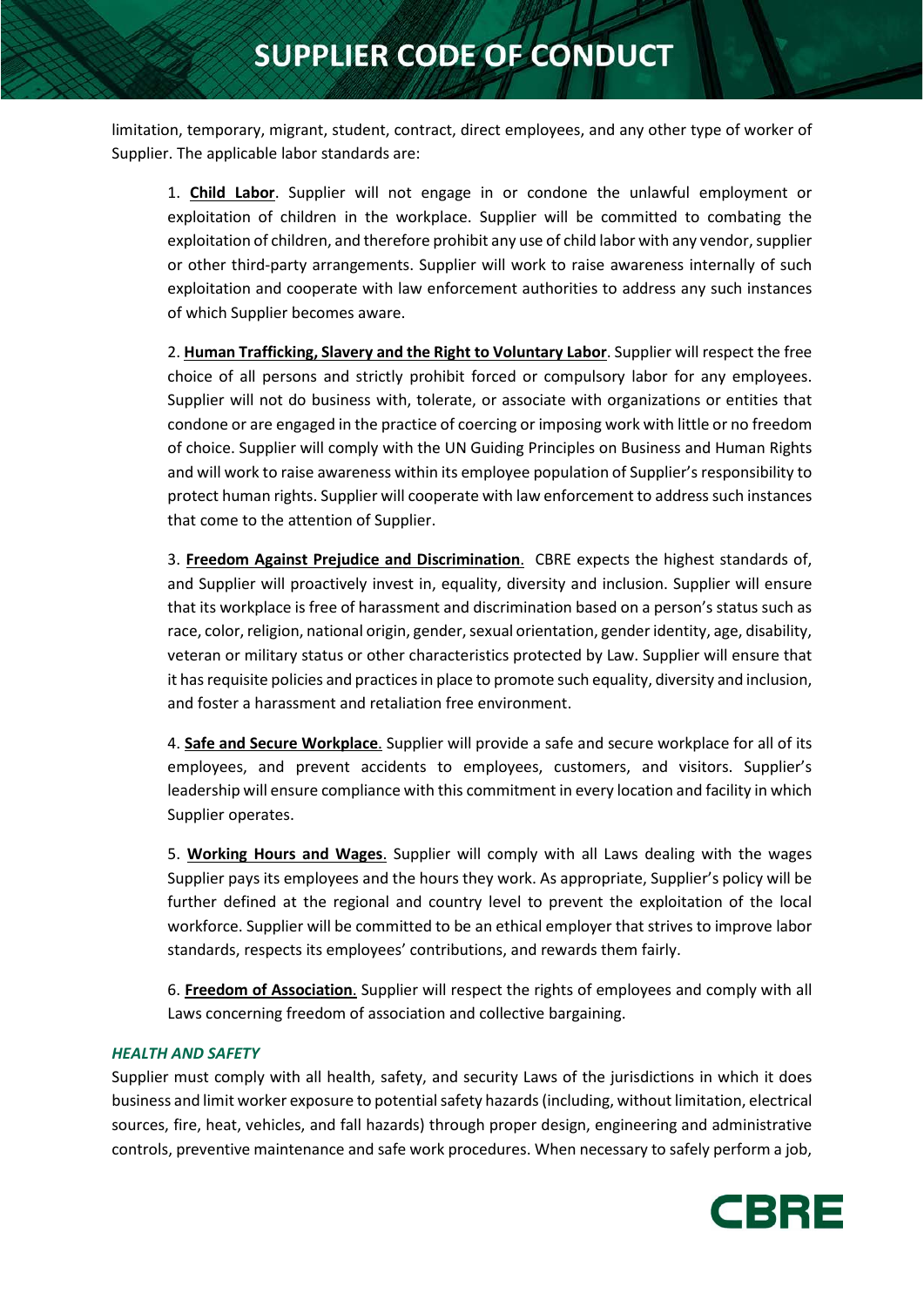Suppler will provide workers at no cost and as appropriate the proper personal protective equipment and ensure proper maintenance of the equipment. Supplier employees must be free to raise safety concerns without fear of retaliation in any form. Supplier will record, track and report all occupational injuries and illnesses as required by applicable Laws and in a manner which will: (i) encourage worker reporting of job related injuries; (ii) classify and record cases of injury and work-related illness; (iii) provide necessary medical treatment; and (iv) investigate and implement corrective actions to eliminate their causes.

# *ENVIRONMENT AND SUSTAINABILITY*

Supplier recognizes that adverse effects on the community, environment and natural resources must be minimized to safeguard the health and safety of the public. To achieve this objective, Supplier shall observe and comply with all applicable environmental Laws, including, without limitation, those which relate to (i) obtaining and maintaining required environmental permits, approvals and registrations, as well as complying with applicable operational and reporting requirements; (ii) the handling, removal, transportation and disposal of hazardous materials used by Supplier; and (iii) monitoring, controlling, treating and sanitizing air emissions, waste water and solid wastes. Supplier will seek opportunities that promote the efficient use of resources and energy, as well as clean and low energy solutions.

# *GIFTS AND GRATUITIES*

Supplier shall not give to or receive from any director, employee, or representative of CBRE any gift, entertainment, or other favor of material value, or any commission, fee, or rebate, with the intent or effect of inducing anyone to forego their duties and provide unfair business advantage to CBRE, Supplier, or others.

#### *CBRE COMPLIANCE VERIFICATION*

CBRE does not assume any duty to monitor or ensure compliance with this Code. Supplier acknowledges and agrees that Supplier is solely responsible for full compliance with this Code by Supplier's directors, officers, employees, representatives, suppliers, contractors, and other business partners. Supplier will nonetheless permit CBRE and/or its representatives to assess Supplier's compliance with the expectations set forth in this Code when rendering services or furnishing products for CBRE. Such assessments may include, without limitation, on-site inspection of Supplier facilities and review of related Supplier information, including books, records, certifications, permits, and other documentation evidencing Supplier's compliance with this Code. Supplier will also fully cooperate with CBRE in such assessments, and Supplier will promptly correct any non-conformances identified during such assessments.

#### *General Terms*

If this Code conflicts with the terms of any Supplier contract with CBRE, and the contract term is more restrictive than this Code, the Supplier must comply with the more restrictive term of the contract.

For questions or concerns about this Code, including its application to specific circumstances in connection with your organization's performance of work for CBRE, or to report any suspected violations of this Code, please contact your CBRE representative.